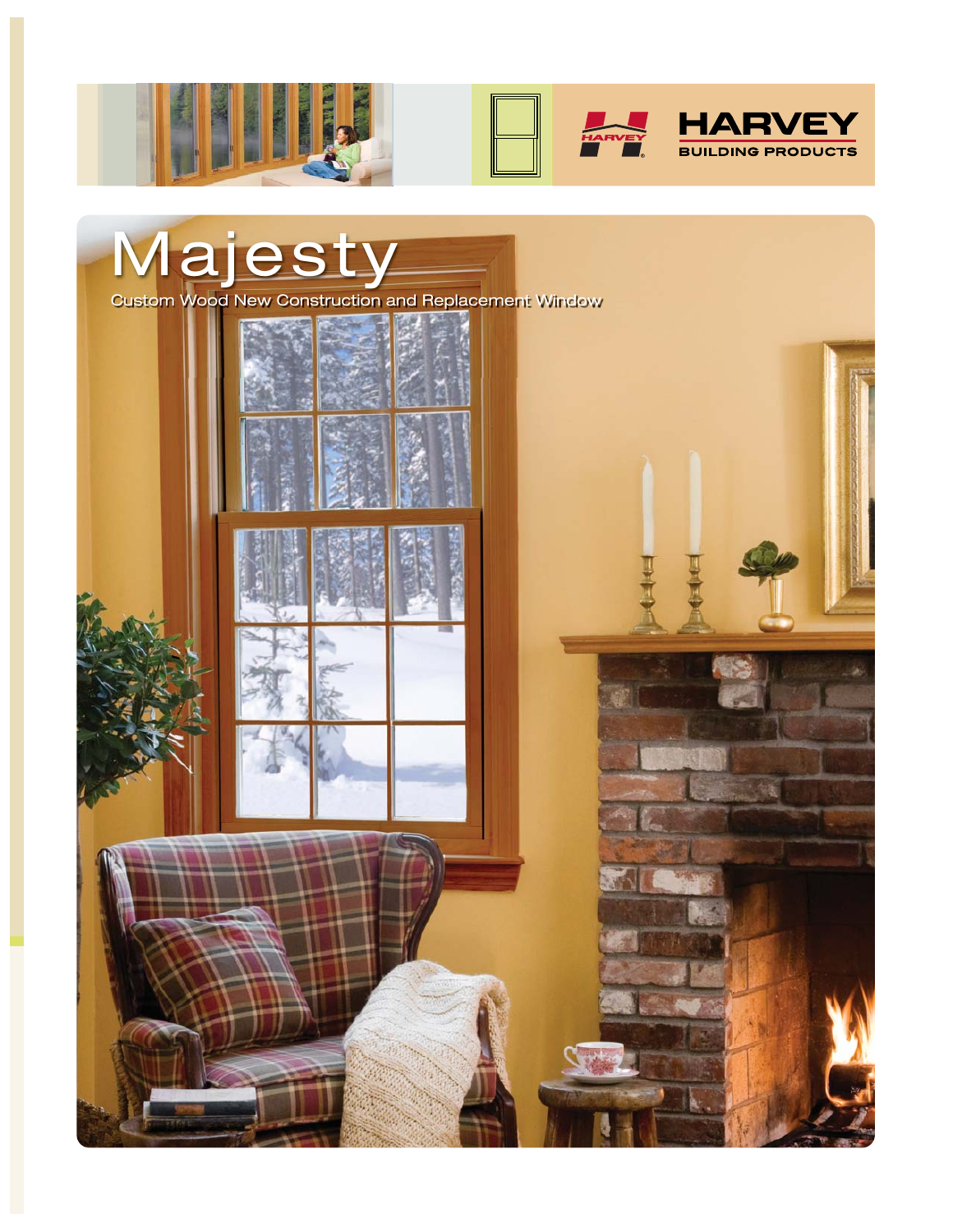



## Majesty features

When the traditional look of genuine wood is preferred, the Harvey Majesty window is your best choice. It combines the warmth and beauty of wood inside with a maintenance free aluminum clad exterior. The Majesty custom wood window offers endless possibilities for your remodeling or new construction plans.

Because Majesty windows are custom made, that means no additional carpentry is required as with other wood windows. They are available in a variety of styles including round tops, trapezoids, ellipses and architectural shapes.

- Federal tax credit eligible with performance upgrade
- ENERGY STAR<sup>®</sup> qualified with standard Double Low-E/Argon gas-filled glazing system (double hung)\*
- Fully weatherstripped
- Standard top sash lift rail (double hung)
- Recessed hardware for unobstructed views
- Both sashes tilt in for easy cleaning (double hung)
- Easy to operate, pre-calibrated block and tackle system never needs adjustment (double hung)
- Casement and awning windows available in pine or oak
- Two frame types available: 3-1/4" replacement, 4-9/16" new construction with fin
- Locking fiberglass half screen (double hung)
- \*Majesty casement and awning windows have the option of Double Low-E/Krypton to qualify as ENERGY STAR









Baked Enamel Exterior Finish (shown in Forest Green)

**Double Hung Casement Casement** Picture Awning







Bay Bow Designer Shapes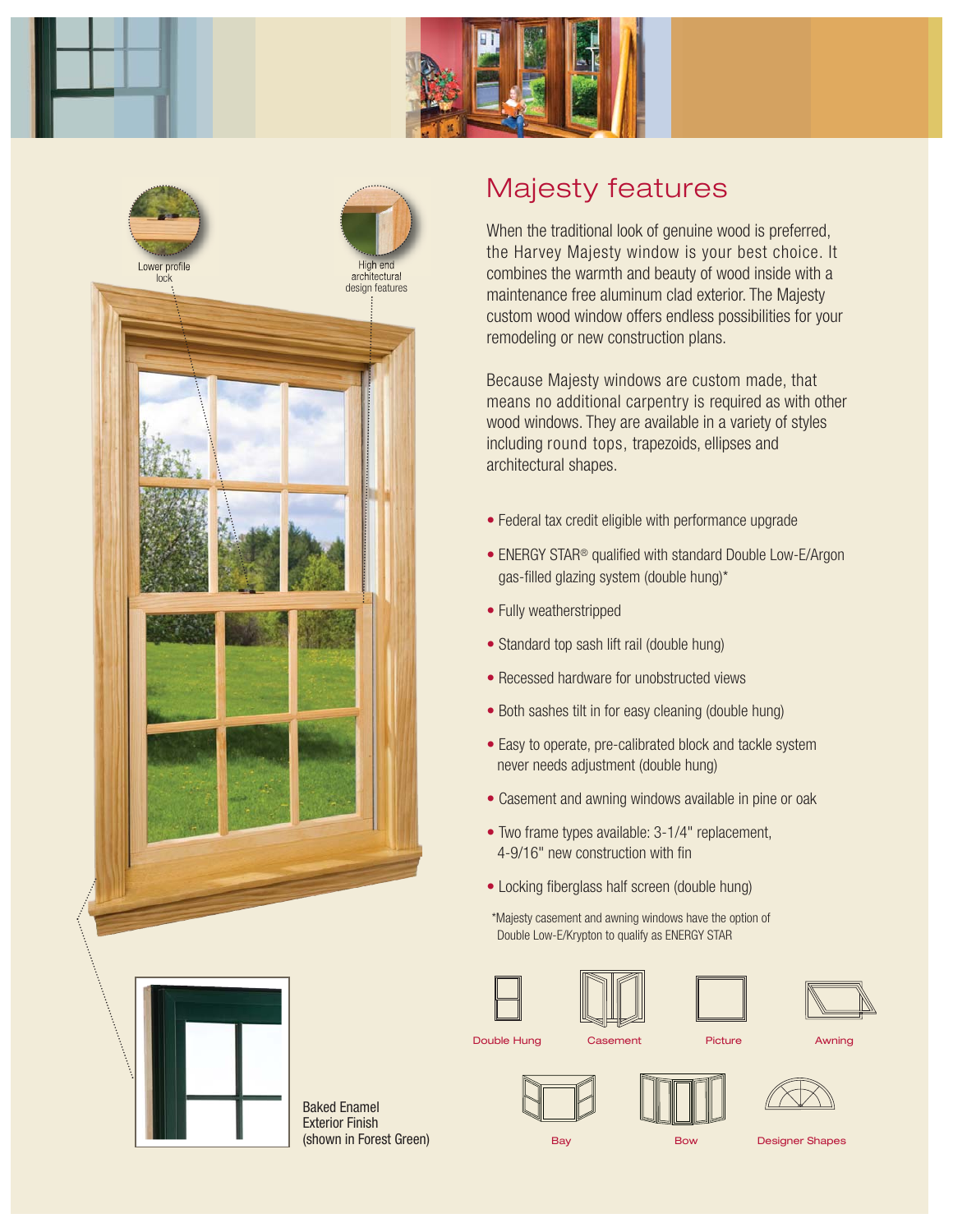

## hardware



(Coppertone standard)

# Compact Folding Handle

#### Available Hardware Finishes



Exterior Grid Package

## grids

#### Contoured GBG (Grids Between Glass)

| $5/8$ <sup>11</sup> |               |  |  |  |  |
|---------------------|---------------|--|--|--|--|
|                     |               |  |  |  |  |
|                     |               |  |  |  |  |
|                     |               |  |  |  |  |
|                     |               |  |  |  |  |
|                     |               |  |  |  |  |
| Color-Matched       | Color-Matched |  |  |  |  |

## **Decorative**



(with or without glass accents) Brasstone Brushed Nickel

## glazing

- Clear Insulated
- $\bullet$  Low-F
- Low-E/Argon
- Double Low-E/Argon (standard)
- Double Low-E/Krypton
- Triple Glazing\*\*\*
- Obscure
- Tempered
- Bronze Tint



## exterior colors Baked enamel







Due to printing limitations, finishes and colors shown are for representation only.

# Hook Loop Routed



Color-matched hardware is standard. All hardware shown in optional brasstone finish.



#### Simulated Divided Lights



and Exterior Applied

\*\*Oak available for casement and awning only

## Half Screen

- Fiberglass Wire (standard)
- Aluminum Wire
- Virtually Invisible

## Full Screen

Solid Oak+

- Fiberglass Wire
- Aluminum Wire
- Virtually Invisible

## extension jambs

- Clear pine or oak
- 6-9/16"†

†6-9/16 extension jambs available field applied for casement, double hung and picture windows.

interior wood options



+Casement, awning and picture window only







- Diamond (flat bar design GBG only)
- Custom configurations upon request

additional

• White jamb liner package (for windows where wood will be painted white)

options

• Wood surface priming

### Grid Configurations • Colonial • Prairie

Color-Matched Color-Matched Pine or Oak\*\* Pine or Oak\*\* Pine or Oak\*\* Interior Applied, GBG

Bronze

Casement **Bottom Sash Lift Options (Double Hungs)** Bottom Sash Lift Options (Double Hungs)

## Interior Grid Package (Snap-In or Factory Applied)